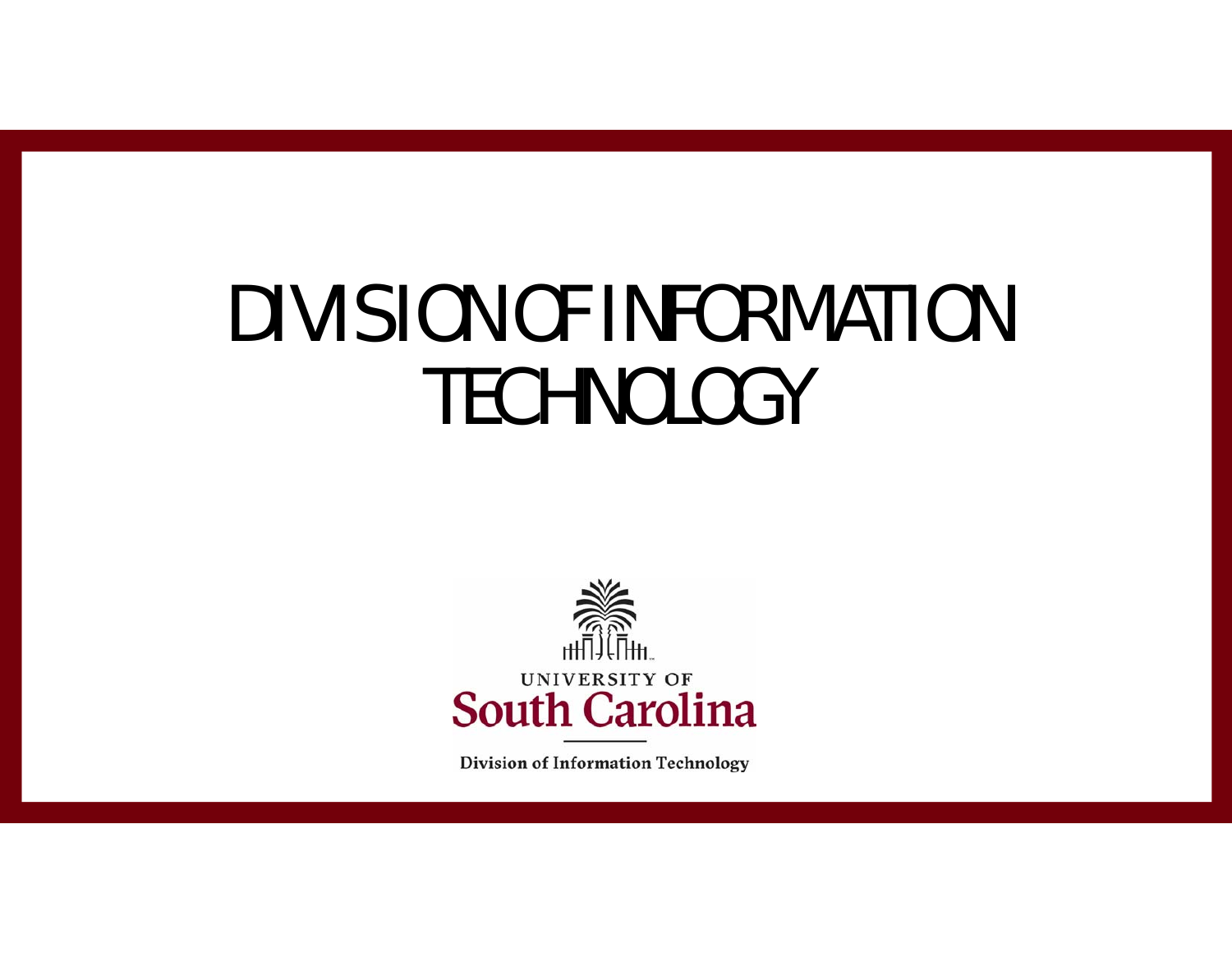## SERVICE DESK

- The Service Desk can help answer questions, reset passwords, troubleshoot issues and more.
	- <u>Hours</u>: Monday Friday, 8 a.m.-6 p.m.
	- <u>Number</u>: (803) 777-1800

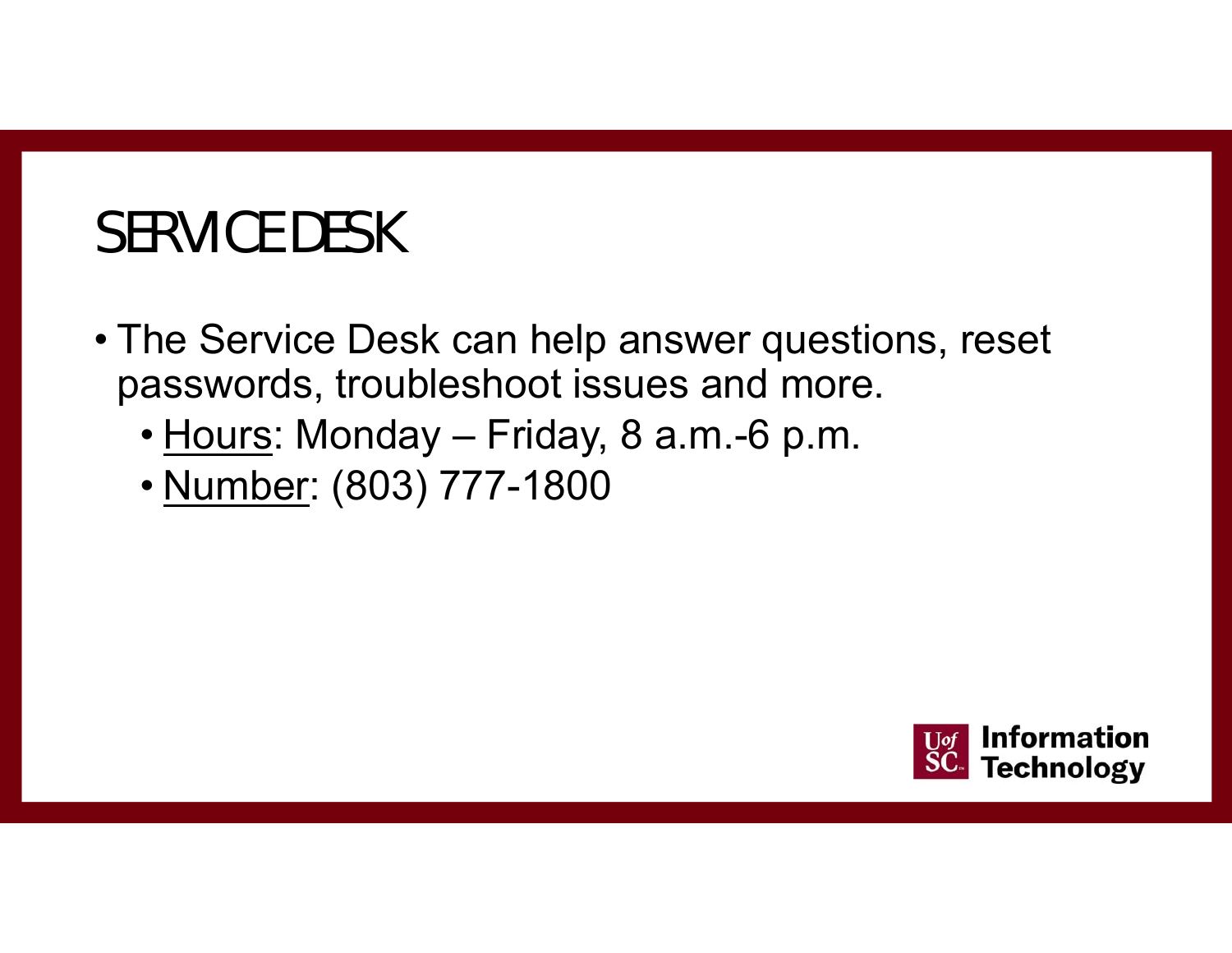## SC.EDU/ITHELP

- Live Chat Support
	- Monday- Friday, 9:30 a.m. 4:30 p.m.
- Knowledge Base
	- Students can use the Knowledge Base to browse and search for articles that help them solve their own technology issues. For example, there are detailed instructions on how to change passwords and download Office 365.
- Submit a ticket
	- Instead of calling, students can submit a ticket to ask for help.

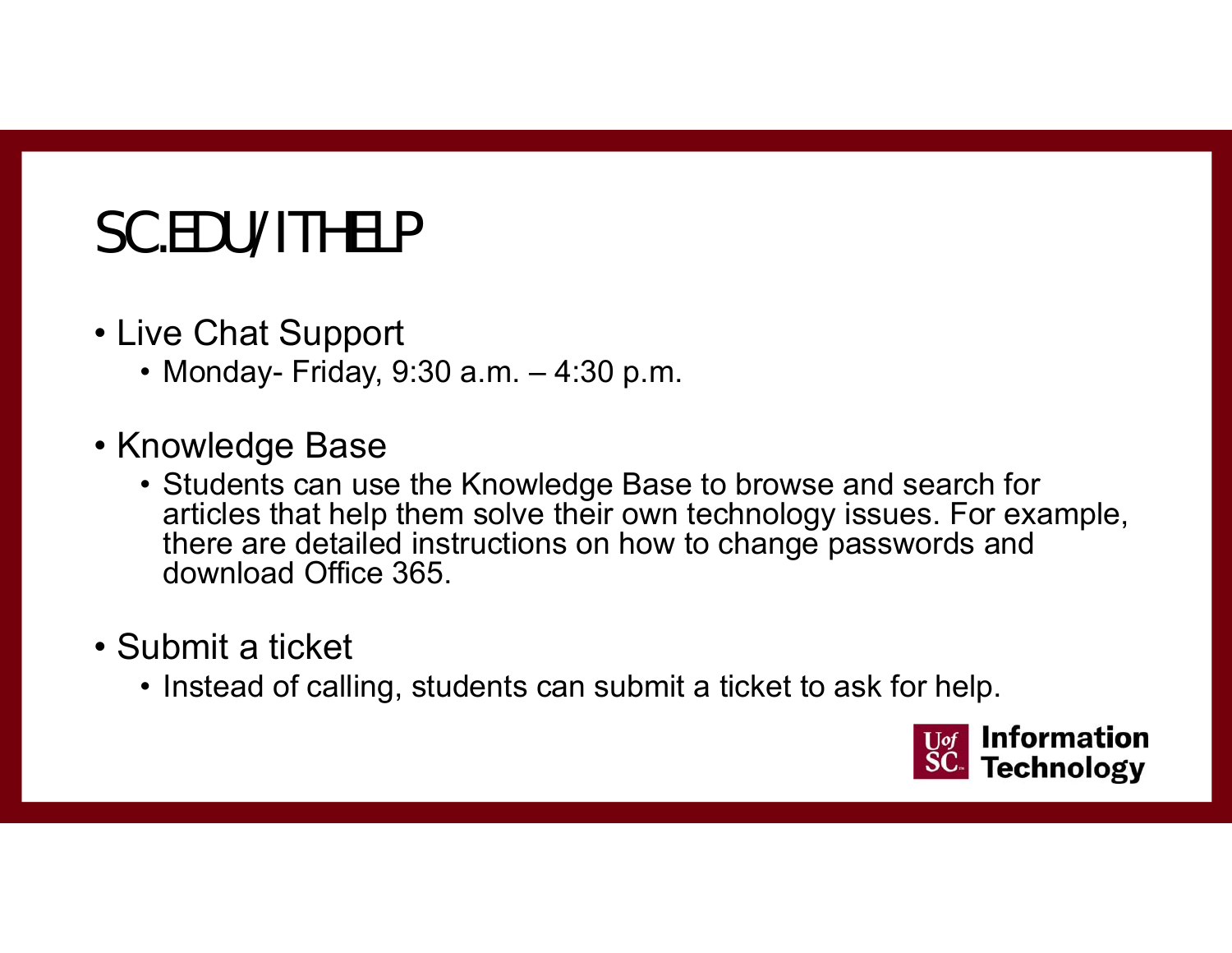## CAROLINA TECH ZONE

- The Carolina Tech Zone offers free hands-on technology support to students.
- Regular semester hours: Monday Friday, 8 a.m. 6 p.m.
	- Will resume services when campus reopens in August
- Location: Byrnes Building, 901 Sumter St., Suite 119 (beside elevators)
- The Carolina Tech Zone can assist students with:
	- Connecting devices to WiFi
	- Installing software
	- Removing viruses and malware
	- Hardware diagnostics and more

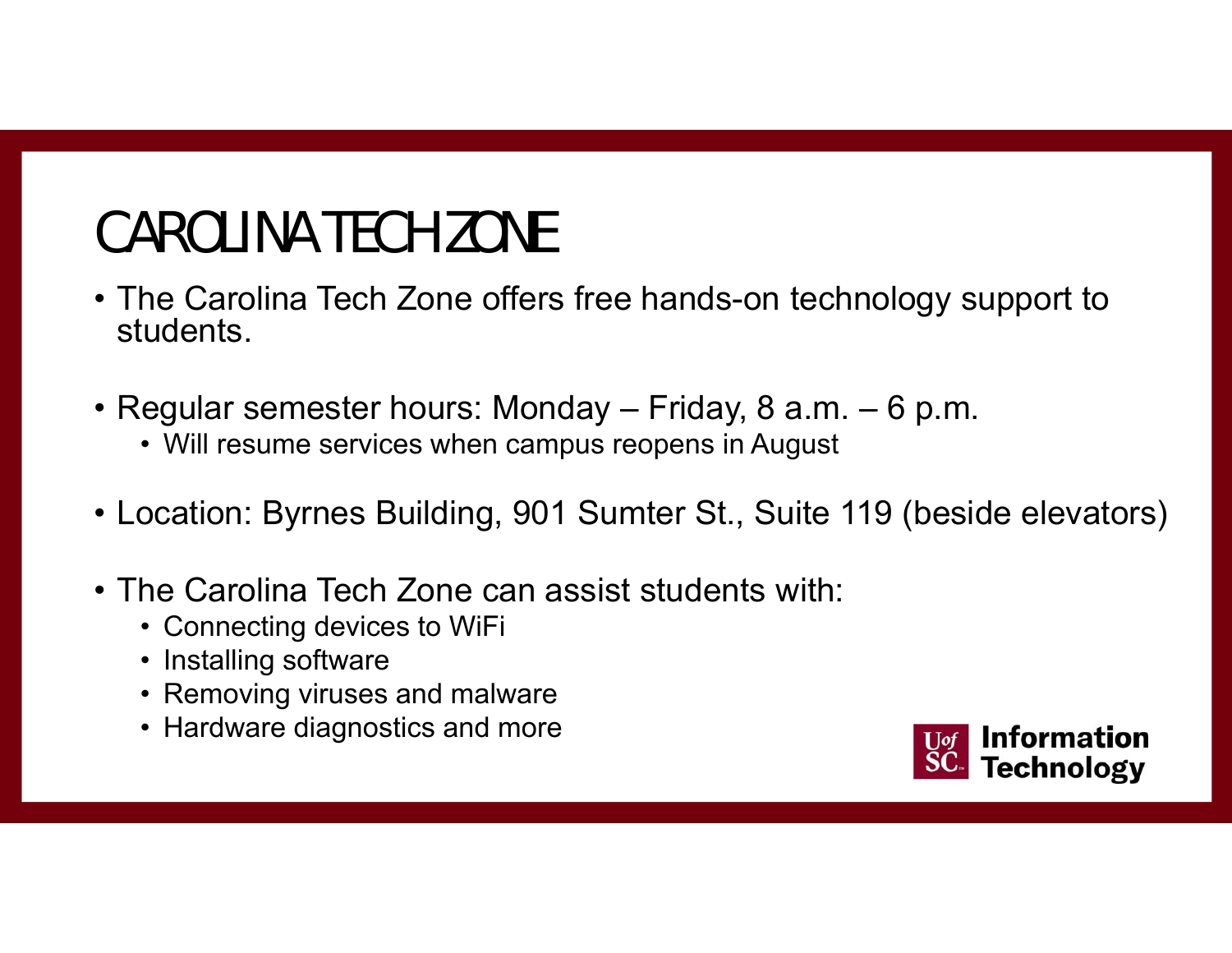#### OFFICE 365

- Students have FREE access to Office 365
	- Office 365 can be downloaded by logging on to **portal.office.com**
	- Students must use their Network Username and password to access Office 365
		- This is the portion of your email address before the  $@$  symbol
	- Students receive <u>five</u> free licenses to use on any personal device

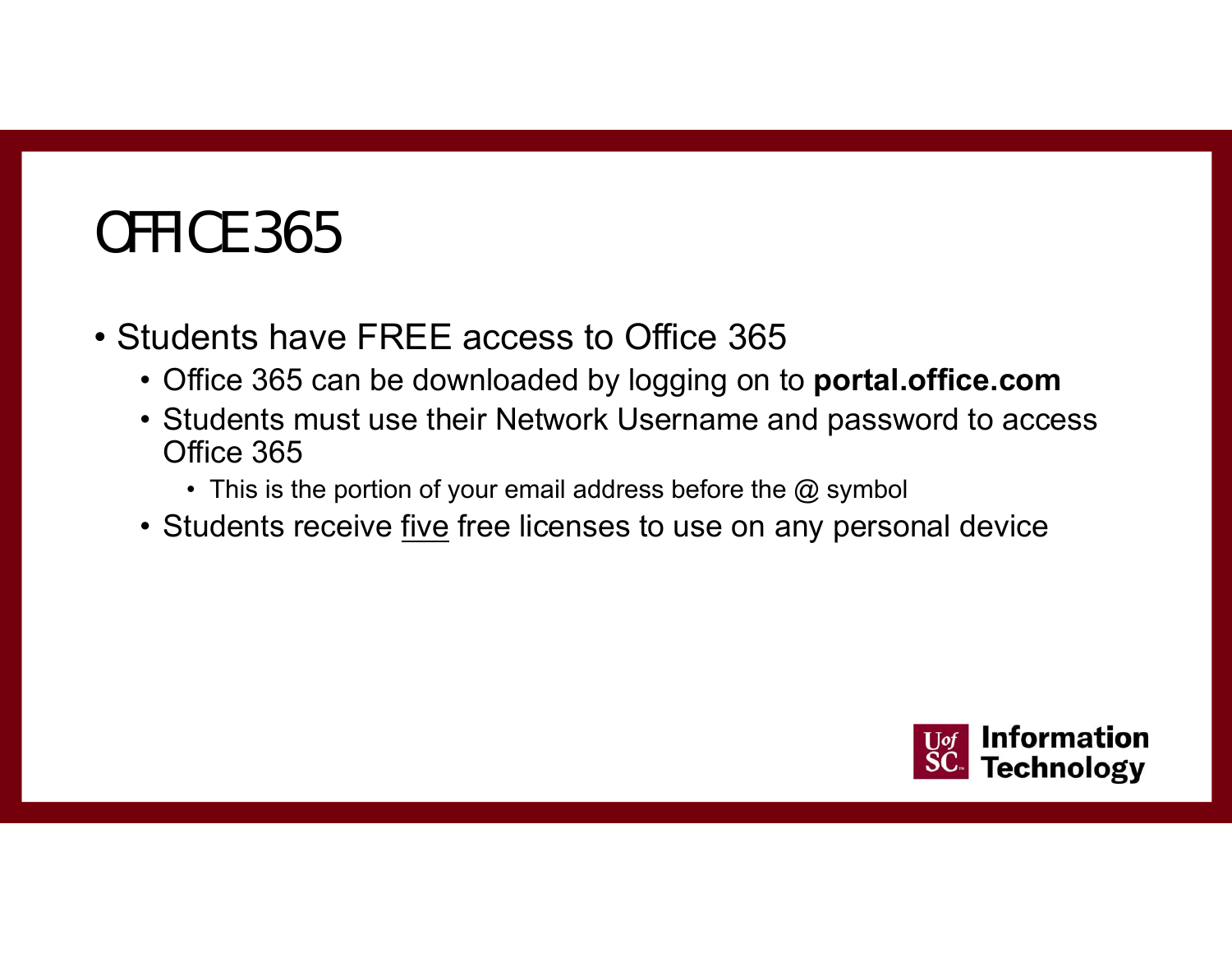#### **COMPUTERS**

- Certain schools and colleges could require a certain type of computer (Windows vs. Mac, etc.)
- Call your school or college to get computer recommendations. The DoIT cannot make those recommendations.
- Dell and Apple offer great discounts to students:
	- Dell.com/usc
	- Apple.com -> shop for college

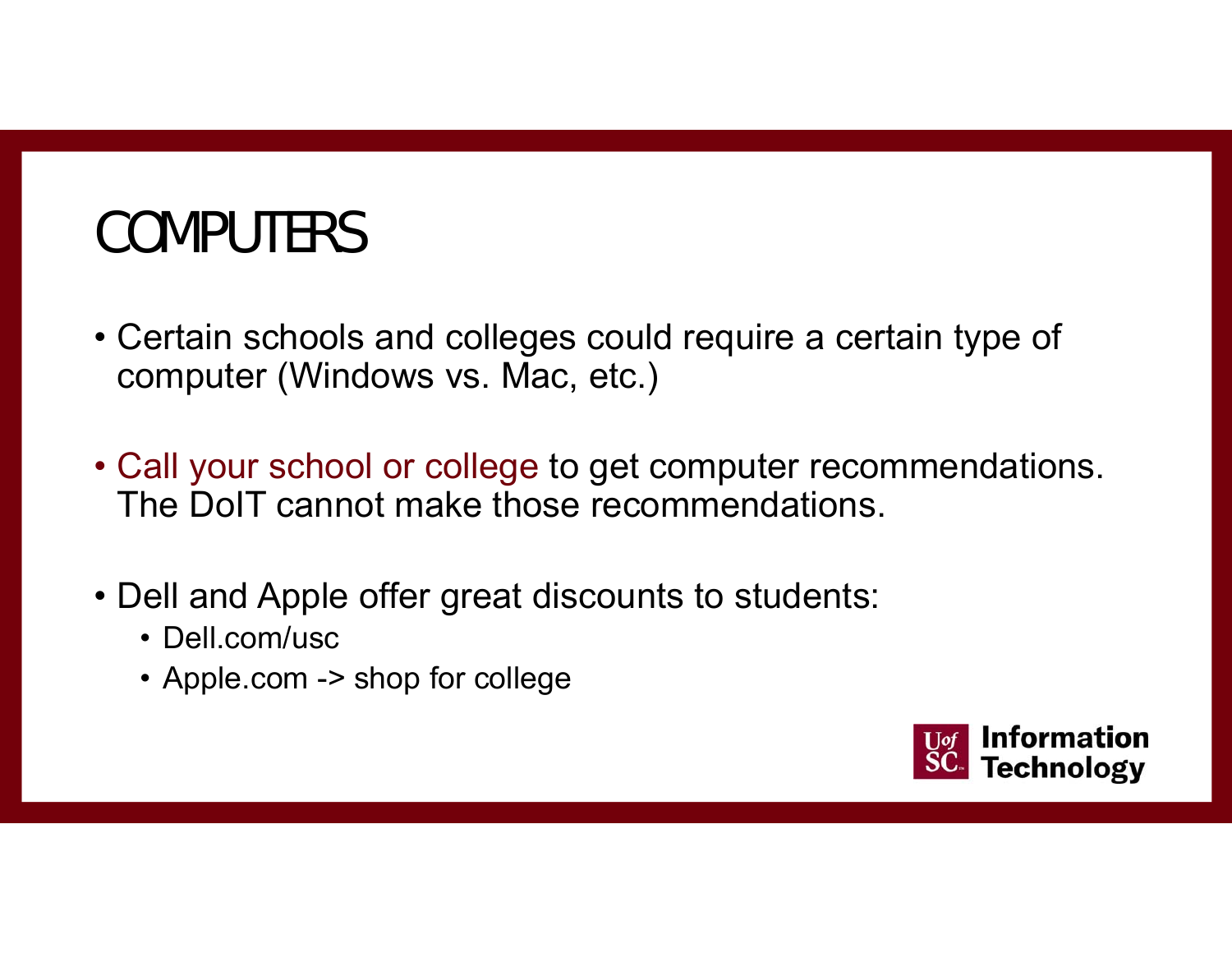## STUDENT NETWORK AND ANTI-VIRUS

- Students should always be connected to the secure "uscstudent" network
	- Students must use their Network Username and password to access "uscstudent"
- Anti-virus software is required on all personal computers that connect to a university network
	- Anti-virus software can be installed for free at the Carolina Tech Zone
	- Students can also view free options listed on the DoIT website

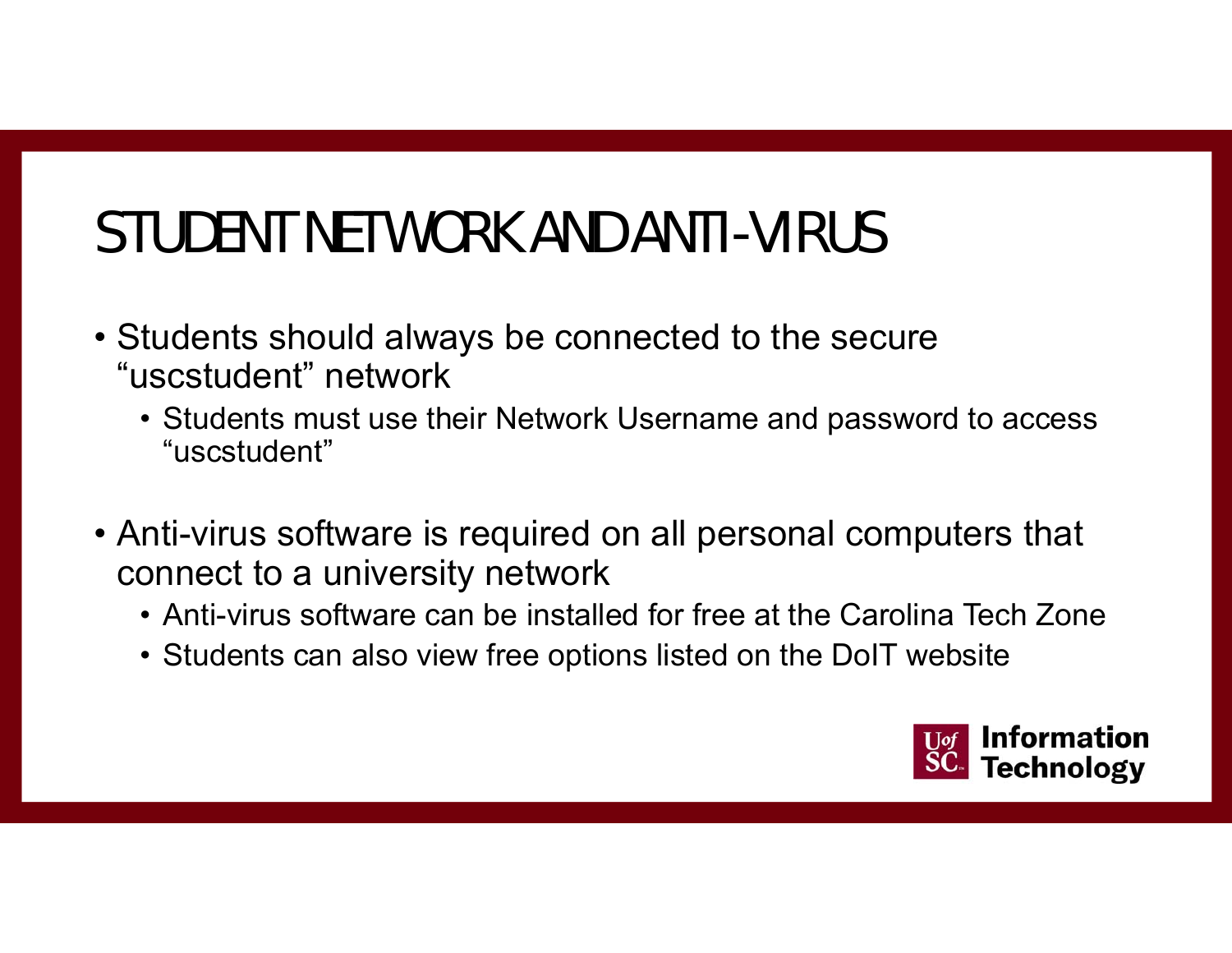## REMOTE LEARNING RESOURCES

- If you are taking online classes here are your options for support:
	- DoIT Service Desk: 803-777-1800, M-F, 8 a.m. 6 p.m.
	- DoIT Service Portal: sc.edu/ithelp
	- DoIT Service Portal Chat Feature: M-F 9:30 a.m.- 4:30 p.m.
	- Blackboard 24/7 Support: https://www.blackboard.com/support
	- DoIT Knowledge Base (troubleshooting articles): sc.edu/ithelp